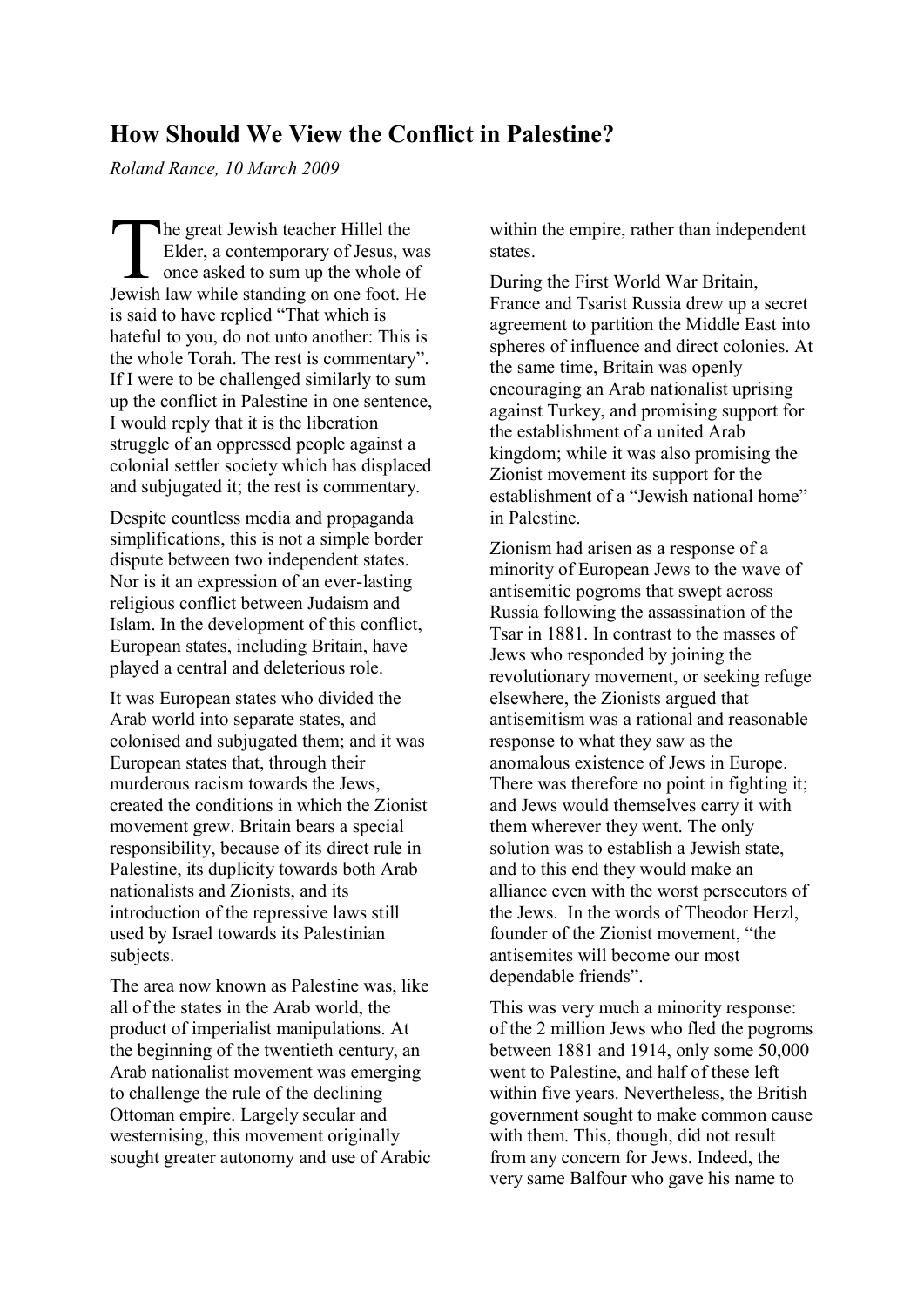the notorious 1917 declaration of British support for Zionist aims had in 1905 introduced in Parliament the first Aliens Act, designed to limit immigration of Jewish refugees. According to Balfour, "a state of things could easily be imagined in which it would not be to the advantage of the civilisation of the country that there should be an immense body of persons who, however patriotic, able, and industrious, however much they threw themselves into the national life, still, by their own action, remained a people apart, and not merely held a religion differing from the vast majority of their fellow countrymen, but only inter-married among themselves", and he warned Parliament about "the undoubted evils that had fallen upon the country from an immigration which was largely Jewish".

The Balfour Declaration, by the way, was opposed by the only Jewish member of the British government at the time, Secretary for India Edwin Montagu, who wrote a memorandum denouncing it as "the Anti-Semitism of the Present Government". On the other hand, it was supported by Minister of Munitions Winston Churchill, who wrote: "among the Jews … this world-wide conspiracy for the overthrow of civilisation and for the reconstitution of society on the basis of arrested development, of envious malevolence, and impossible equality, has been steadily growing ... Zionism offers the third sphere to the political conceptions of the Jewish race, in violent contrast to international communism".

It was clear to both sides that the cooperation between Zionism and its imperial sponsor was based on a common interest. Herzl wrote in 1895 of forming in Palestine "a portion of a rampart of Europe against Asia, an outpost of civilization as opposed to barbarism", while the British Military Governor of Jerusalem Sir Ronald Storrs, noted in 1917 that the Zionists would form for England "a little loyal Jewish Ulster in a sea of potentially hostile

Arabism". The indigenous Palestinians were of no account. This was confirmed by Balfour in a 1919 memo, in which he wrote:

> *In Palestine we do not propose even to go through the form of consulting the wishes of the present inhabitants of the country, though the American Commission has been going through the form of asking*  what *they are. The four great powers are committed to Zionism and Zionism, be it right or wrong, good or bad, is rooted in age-long tradition, in the present needs, in future hopes, of far profounder import than the desires and prejudices of the 700,000 Arabs who now inhabit that ancient land.*

Under British colonial rule over Palestine, the Zionist project flourished, creating a virtual state-within-a-state. The watchwords of this project were the slogans "conquest of the land" and "conquest of labour". The Zionists proceeded to acquire land from absentee landlords and, ignoring all custom and precedent, to evict tenant farmers rather than tithe them. From the beginning of the  $20<sup>th</sup>$  century, Palestinians were being removed from the lands which they and their families had farmed and lived on for centuries. At the same time, a systematic campaign of boycott and self-sufficiency enabled the Zionists, when Palestinian opposition to British colonialism and Zionist dispossession erupted in the 1936 uprising and a six-month general strike, to replace the numerically much larger Palestinian community as the dominant economic force in the country.

The rise of the Nazis in the 1930s led to another huge wave of Jewish flight from Europe. Once again, they found many doors closed; Japanese-occupied Shanghai accepted more Jewish refugees than Australia, Canada, India, New Zealand and South Africa combined. The Zionist movement actually lobbied in support of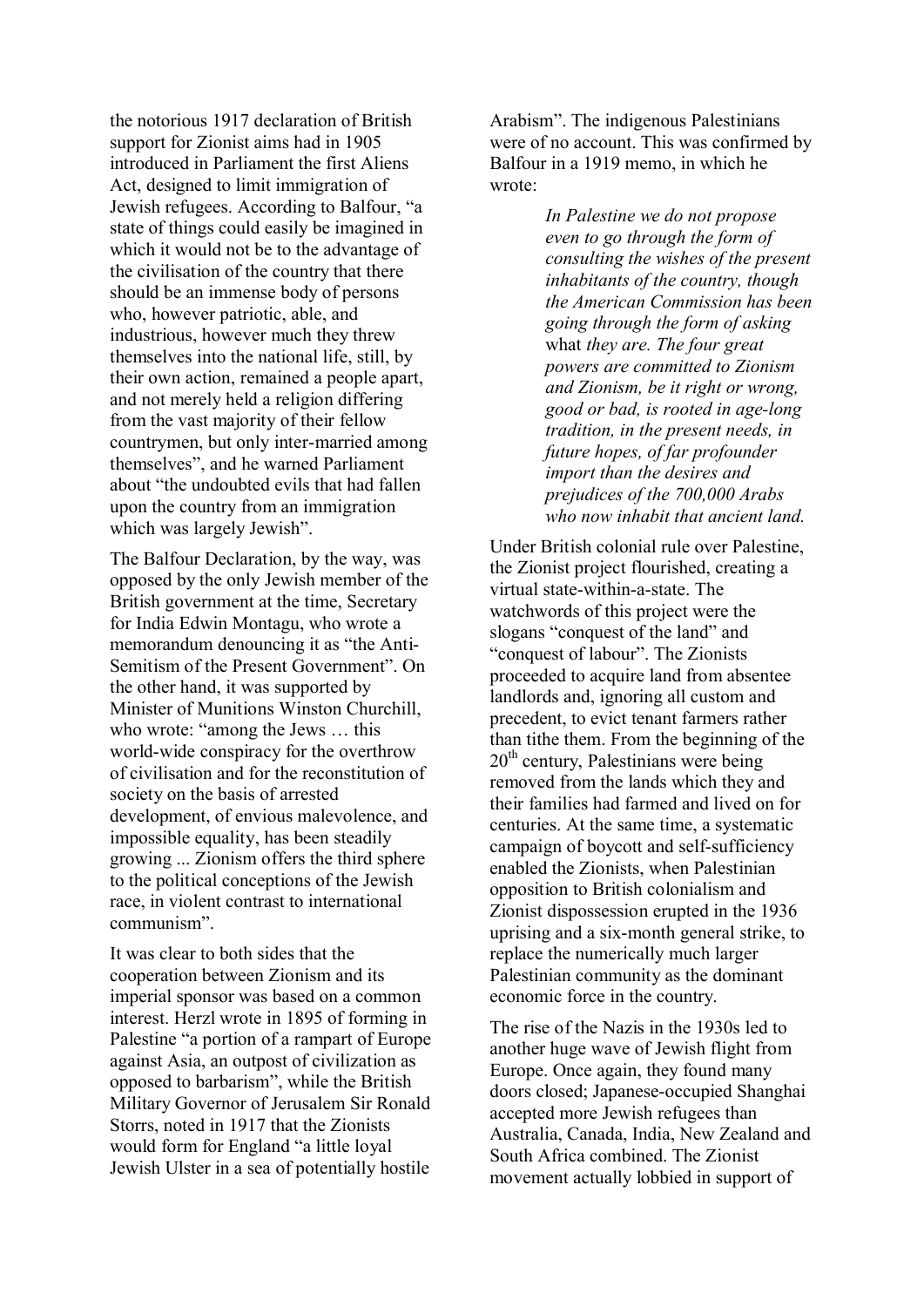this denial of refuge. They were committed to establishing a Jewish state in Palestine, and rejected the possibility of a fight against antisemitism. Nazi antisemitism and genocide acted as a further justification for the Zionist project argument. Zionist leaders Chaim Weizmann, later to become Israel's first president, described European Jews as "economic and moral dust… only a branch will survive. They had to accept it", while David Ben-Gurion, later Israel's first prime minister, stated "If I knew that it would be possible to save all the children in Germany by bringing them over to England and only half of them by transporting them to Eretz Israel, then I opt for the second alternative".

It should have been clear by this time that Zionism offered no real response to European antisemitism, and that territorial concentration in Palestine could not provide a safe haven for Jews. Had the Nazis arrived there, the fate of the Jews would have been no different than of Jews across Europe; what saved them was the allied victories at Stalingrad and El Alamein, not their own resistance

Nevertheless, the war provided the essential background for the establishment of Israel. Several factors contributed to this. There was a huge feeling of guilt and shame at the failure – even refusal – to rescue Jews from genocide. This was exploited by the Zionists, despite their dishonourable role during the holocaust. At the same time, there were tens of thousands of traumatised displaced Jews, who still found doors closed, and who were often coerced to settle in Palestine. And, unusually, there was a coincidence of interest between the United States and the Soviet Union, who collaborated to end Britain's Middle East empire; and who both hoped to assume the role of sponsor of a Jewish state in the region.

Mounting violence in Palestine, with Zionists and Palestinian nationalists waging a vicious war, and both attacking the British rulers, led to proposals for a partition of Palestine, and ultimately to the United Nations decision of 29 November 1947. Although the Jews formed only 1/3 of the population, they were allocated 55% of the land; even within the proposed Jewish state, Jews formed a minority of the population.

The Palestinians, who had consistently opposed partition and demanded independence, rejected the plan. The Zionists publically affirmed their acceptance, while in effect planning the further expansion of their state. Following the 1947-8 war, the state of Israel was established on 78% of the land of Palestine. 800,000 Palestinians were removed from their homes and land; they and their descendants are still living in the wretched refugee camps of Gaza, the West Bank and elsewhere in the Middle East.

Following the war, some 500 Palestinian villages were destroyed, and their lands and remaining buildings transferred Jewish use. All over Israel, so long as you know what to look for, you can see signs of this previous ownership. Despite this, many Israelis and their supporters deny this obvious truth. In an admonition to them, and an explanation of why they must always be ready to fight Palestinians, former chief-of-staff and the Defence Minister Moshe Dayan told a meeting of university students in 1969 that:

> *We came to this country, which was already populated by Arabs, and we are establishing a Jewish state. Jewish villages were built in the place of the Arab villages. You don't even know the names of the Arab villages, because those geography books no longer exist. Not only the books do not exist, the Arab villages are not there either — there is not one place built in this country that did not have a former Arab population.*

About 150,000 Palestinians remained within the new Jewish state. Until 1966,